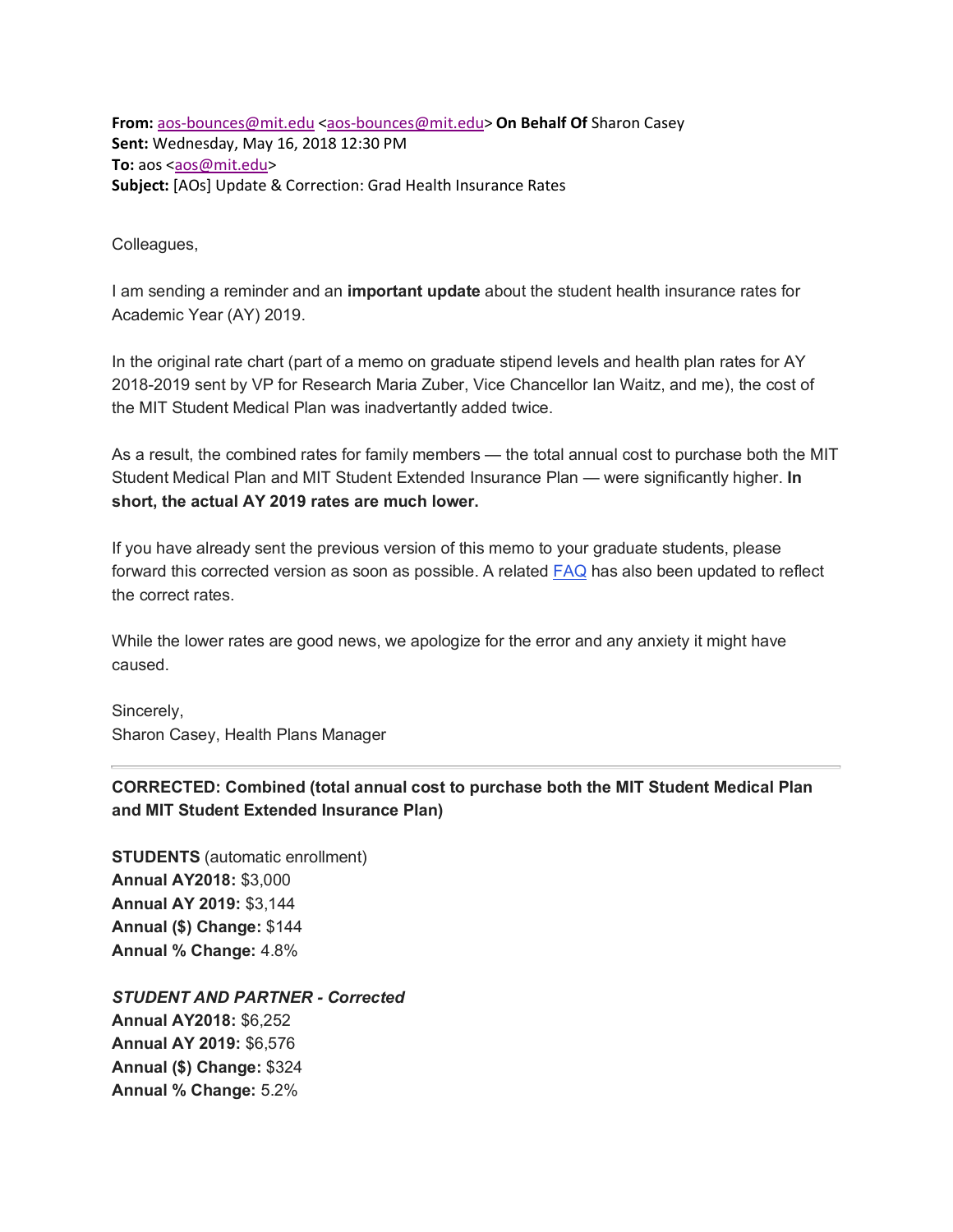*STUDENT AND DEPENDENT(S) - Corrected* **Annual AY2018:** \$4,032 **Annual AY 2019:** \$4,212 **Annual (\$) Change:** \$180 **Annual % Change:** 4.5%

*FAMILY (student, partner, and dependents) - Corrected* **Annual AY2018:** \$7,274 **Annual AY 2019:** \$7,644 **Annual (\$) Change:** \$360 **Annual % Change:** 4.9%

**NO CHANGE: MIT Student Medical Plan Only (total annual cost to purchase just the MIT Student Medical Plan)**

**STUDENTS** (automatic enrollment) **Annual AY2018:** Cost included with tuition **Annual AY 2019:** Cost included with tuition **Annual (\$) Change:** Cost included with tuition **Annual % Change:** N.A.

## **STUDENT AND PARTNER**

**Annual AY2018:** \$1,524 **Annual AY 2019:** \$1,536 **Annual (\$) Change:** \$12 **Annual % Change:** 0.8%

## **STUDENT AND DEPENDENT(S)**

**Annual AY2018:** \$756 **Annual AY 2019:** \$768 **Annual (\$) Change:** \$12 **Annual % Change:** 1.6%

**FAMILY** (student, partner, and dependents) **Annual AY2018:** 2,280 **Annual AY 2019:** \$2,304 **Annual (\$) Change:** \$24 **Annual % Change:** 1.1%

The actual rates for AY 2019 reflect only modest increases from the previous year —just 5 percent, on average, for students and their dependents who are enrolled in the both plans. In terms of actual price changes, this rate increase translates to an additional \$12 per month for individual students